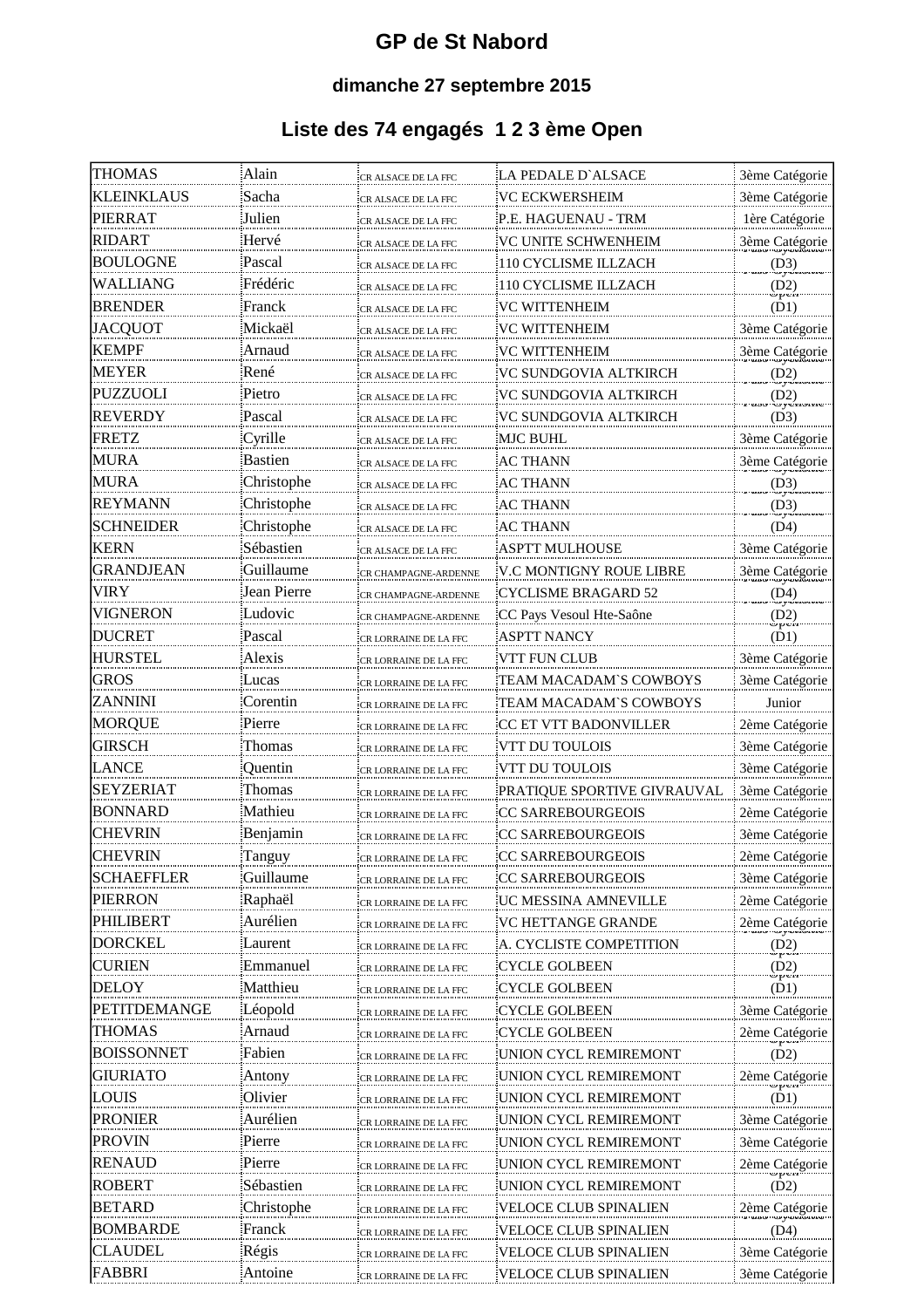| IGIROT          | Romain          | <b>CR LORRAINE DE LA FFC</b> | <b>VELOCE CLUB SPINALIEN</b> | 3ème Catégorie                     |
|-----------------|-----------------|------------------------------|------------------------------|------------------------------------|
| <b>MINET</b>    | Marc            | CR LORRAINE DE LA FFC        | <b>VELOCE CLUB SPINALIEN</b> | (D2)                               |
| <b>PRATA</b>    | Antoine         | CR LORRAINE DE LA FFC        | <b>VELOCE CLUB SPINALIEN</b> | (D2)<br>ت و مست                    |
| <b>SPARFEL</b>  | Sylvain         | CR LORRAINE DE LA FFC        | <b>VELOCE CLUB SPINALIEN</b> | (D3)                               |
| <b>VIRY</b>     | Florent         | CR LORRAINE DE LA FFC        | <b>VELOCE CLUB SPINALIEN</b> | 3ème Catégorie                     |
| CARRU           | Cyril           | CR LORRAINE DE LA FFC        | <b>VELO SPORT GEROMOIS</b>   | 3ème Catégorie                     |
| <b>BILLOTTE</b> | Quentin         | <b>CR LORRAINE DE LA FFC</b> | <b>EC STEPHANOIS</b>         | (D2)                               |
| <b>CHAINEL</b>  | Francis         | CR LORRAINE DE LA FFC        | <b>EC STEPHANOIS</b>         | (D3)                               |
| <b>CHAINEL</b>  | Raymond         | CR LORRAINE DE LA FFC        | <b>EC STEPHANOIS</b>         | 1ère Catégorie                     |
| <b>CHAUDEY</b>  | Maxence         | CR LORRAINE DE LA FFC        | <b>EC STEPHANOIS</b>         | 3ème Catégorie<br><b>UY CHUINE</b> |
| IGAY            | Jean Christophe | CR LORRAINE DE LA FFC        | <b>EC STEPHANOIS</b>         | (D2)                               |
| IGRAS           | Yan             | CR LORRAINE DE LA FFC        | <b>EC STEPHANOIS</b>         | 2ème Catégorie                     |
| <b>GRAVIER</b>  | Jérome          | CR LORRAINE DE LA FFC        | <b>EC STEPHANOIS</b>         | (D3)                               |
| LEDOCQ          | Lionel          | <b>CR LORRAINE DE LA FFC</b> | <b>EC STEPHANOIS</b>         | (D3)                               |
| <b>PIERRE</b>   | Bastien         | CR LORRAINE DE LA FFC        | <b>EC STEPHANOIS</b>         | Junior<br>بتاباذ                   |
| <b>ROUXEL</b>   | Laurent         | CR LORRAINE DE LA FFC        | <b>EC STEPHANOIS</b>         | (D1)<br>novi                       |
| <b>AUBERT</b>   | Pascal          | CR LORRAINE DE LA FFC        | <b>REMIREMONT VTT</b>        | (D2)<br>e rénome                   |
| <b>APOIRIE</b>  | Stéphane        | <b>CR LORRAINE DE LA FFC</b> | <b>REMIREMONT VTT</b>        | (D3)                               |
| <b>PLANET</b>   | Edouard         | CR LORRAINE DE LA FFC        | <b>REMIREMONT VTT</b>        | Junior                             |
| POIROT          | Antoine         | <b>CR LORRAINE DE LA FFC</b> | LA VOGE VTT                  | 3ème Catégorie                     |
| <b>SIBILLE</b>  | Vincent         | CR LORRAINE DE LA FFC        | LA VOGE VTT                  | 2ème Catégorie                     |
| <b>ANGER</b>    | Gael            | <b>CR LORRAINE DE LA FFC</b> | <b>ROUTE D'ARCHETTES</b>     | 3ème Catégorie                     |
| VOLLE           | Stéphane        | CR LORRAINE DE LA FFC        | ROUTE D'ARCHETTES            | 3ème Catégorie                     |

# **Liste des 22 engagés Juniors**

| <b>THOMAS</b>     | Victor      | CR ALSACE DE LA FFC   | LA PEDALE D'ALSACE           | Junior         |
|-------------------|-------------|-----------------------|------------------------------|----------------|
| <b>RAUGEL</b>     | Antoine     | CR ALSACE DE LA FFC   | VC ECKWERSHEIM               | Junior         |
| HAGER             | Célestin    | CR ALSACE DE LA FFC   | <b>VC UNITE SCHWENHEIM</b>   | Junior         |
| <b>HEITZ</b>      | Franck      | CR ALSACE DE LA FFC   | VC UNITE SCHWENHEIM          | Junior         |
| BRENDER           | Florian     | CR ALSACE DE LA FFC   | <b>VC WITTENHEIM</b>         | Junior         |
| JORDAO            | Alexandre   | CR ALSACE DE LA FFC   | <b>AC THANN</b>              | Junior         |
| IMEYER            | Pierre Hugo | CR ALSACE DE LA FFC   | VC STE CROIX EN PLAINE       | Junior         |
| <b>ASCORTI</b>    | Andréa      | CR CHAMPAGNE-ARDENNE  | V.C MONTIGNY ROUE LIBRE      | Junior         |
| DELLO             | Danco       | CR CHAMPAGNE-ARDENNE  | V.C MONTIGNY ROUE LIBRE      | Junior         |
| LAMBERT           | Amaury      | CR CHAMPAGNE-ARDENNE  | V.C MONTIGNY ROUE LIBRE      | Junior         |
| <b>CLAUZURE</b>   | Coline      | CR LORRAINE DE LA FFC | VTT FUN CLUB                 | Junior         |
| <b>BLAUDEZ</b>    | Valentin    | CR LORRAINE DE LA FFC | <b>VELOCE CLUB SPINALIEN</b> | Junior         |
| LEFEBVRE          | Hugo        | CR LORRAINE DE LA FFC | <b>VELOCE CLUB SPINALIEN</b> | Junior         |
| <b>ZANNINI</b>    | Mattéo      | CR LORRAINE DE LA FFC | <b>VELOCE CLUB SPINALIEN</b> | Junior         |
| ICHAUDEY          | Gautier     | CR LORRAINE DE LA FFC | <b>EC STEPHANOIS</b>         | Junior         |
| IGROSDEMANGE      | Malo        | CR LORRAINE DE LA FFC | <b>EC STEPHANOIS</b>         | Junior         |
| <b>SCHLUCHTER</b> | Julie       | CR LORRAINE DE LA FFC | <b>EC STEPHANOIS</b>         | Junior         |
| IFAIVRE           | Hugo        | CR LORRAINE DE LA FFC | <b>REMIREMONT VTT</b>        | Junior         |
| <b>ENAUX</b>      | Sabrina     | CR LORRAINE DE LA FFC | <b>EVOLUTION VTT ST DIE</b>  | 1ère Catégorie |
| LEOBOLD           | Charlyne    | CR LORRAINE DE LA FFC | <b>EVOLUTION VTT ST DIE</b>  | Junior         |
| <b>ANTOINE</b>    | Fiona       | CR LORRAINE DE LA FFC | <b>LA VOGE VTT</b>           | Junior         |
| <b>PERCIN</b>     | Théo        | CR LORRAINE DE LA FFC | <b>RAON BIKE CLUB</b>        | Junior         |

# **Liste des 21 engagés Cadets**

| <b>IREHM</b>      | Coralie | CR ALSACE DE LA FFC | ROAD TEAM VAL DE MODER                                                                                                                              | Cadet |
|-------------------|---------|---------------------|-----------------------------------------------------------------------------------------------------------------------------------------------------|-------|
| <b>ITHOMAS</b>    | Théo    | CR ALSACE DE LA FFC | LA PEDALE D'ALSACE                                                                                                                                  | Cadet |
| <b>IGUEZENNEC</b> | Hugo    | CR ALSACE DE LA FFC | 110 CYCLISME ILLZACH                                                                                                                                | Cadet |
| <b>IHEINIS</b>    | Jérôme  | CR ALSACE DE LA FEC | VC SUNDGOVIA ALTKIRCH<br><u>huunnummuunnummuunnummuuhuunnummuunnummuunnummuunnummuunnummuunnummuunnummuunnummuunnummuunnummuunnummuunnummuunnum</u> | Cadet |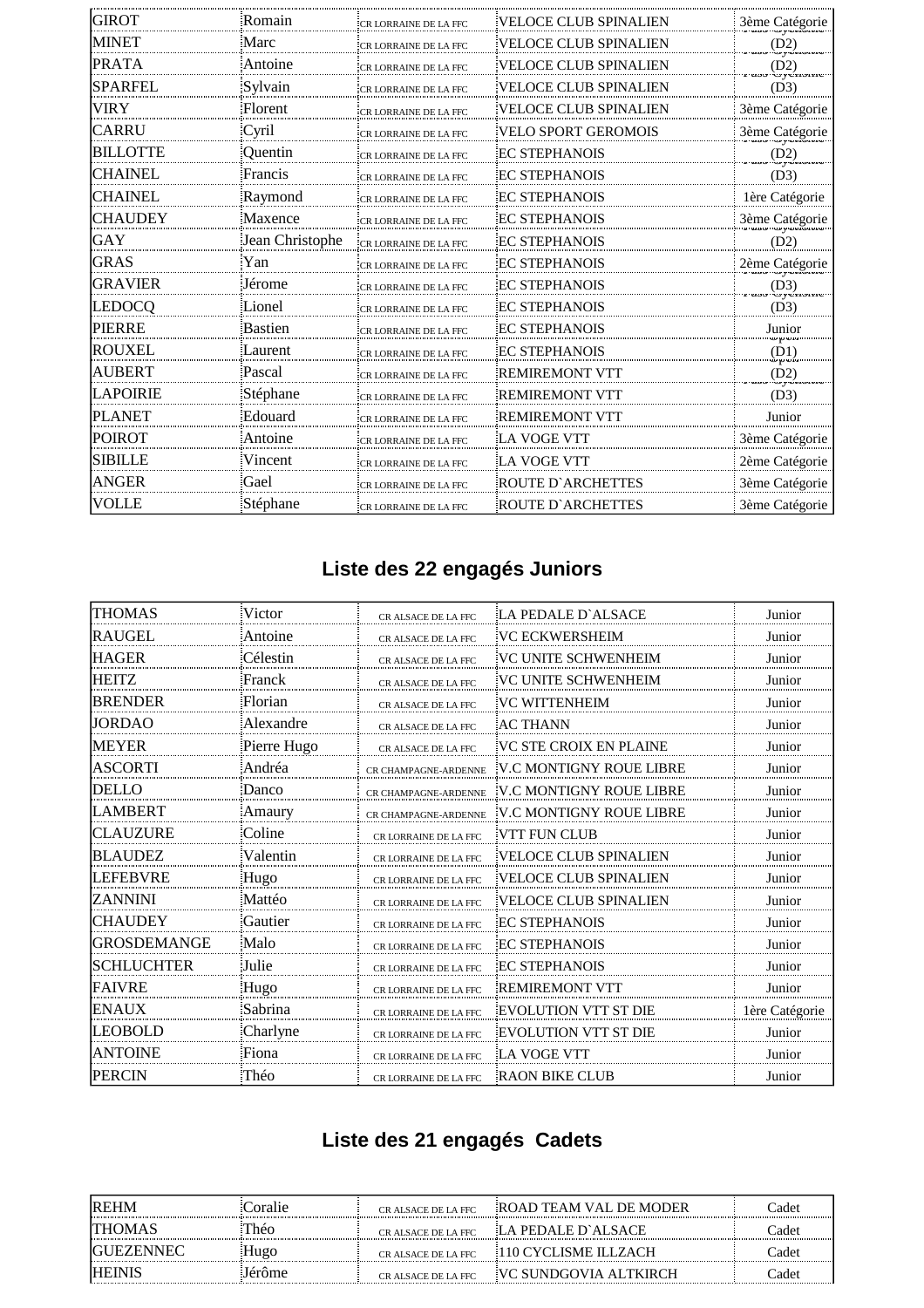| IGROELL        | Emilie   | CR ALSACE DE LA FFC          | <b>MJC BUHL</b>            | Cadet |
|----------------|----------|------------------------------|----------------------------|-------|
| JELSPERGER     | Mathieu  | CR ALSACE DE LA FFC          | <b>MJC BUHL</b>            | Cadet |
| RUSCH          | Quentin  | CR ALSACE DE LA FFC          | <b>MJC BUHL</b>            | Cadet |
| WALDVOGEL      | Loïc     | CR ALSACE DE LA FFC          | <b>MJC BUHL</b>            | Cadet |
| BOGENSCHUTZ    | Victor   | CR ALSACE DE LA FFC          | AC THANN                   | Cadet |
| IKAUNY         | Adrien   | CR ALSACE DE LA FFC          | <b>AC THANN</b>            | Cadet |
| ISCHNEIDER     | Lilian   | CR ALSACE DE LA FFC          | <b>AC THANN</b>            | Cadet |
| <b>RACLOT</b>  | Aude     | <b>CR FRANCHE COMTÉ</b>      | AMICALE CYCLISTE BISONTINE | Cadet |
| AMIR AUL T     | Léo Paul | <b>CR LORRAINE DE LA FFC</b> | VTT DU TOULOIS             | Cadet |
| <b>TEWES</b>   | Alexy    | CR LORRAINE DE LA FFC        | <b>CS THIONVILLOIS</b>     | Cadet |
| MARTINEAU      | Alix     | <b>CR LORRAINE DE LA FFC</b> | <b>CYCLE GOLBEEN</b>       | Cadet |
| ICHAINEL       | Lucas    | CR LORRAINE DE LA FFC        | <b>EC STEPHANOIS</b>       | Cadet |
| IGOLDSCHMIDT   | Théo     | CR LORRAINE DE LA FFC        | <b>EC STEPHANOIS</b>       | Cadet |
| JACOUEL        | Johan    | CR LORRAINE DE LA FFC        | <b>EC STEPHANOIS</b>       | Cadet |
| LARGENTIER     | Arthur   | CR LORRAINE DE LA FFC        | <b>REMIREMONT VTT</b>      | Cadet |
| TREMAUDANT     | Axel     | CR LORRAINE DE LA FFC        | LA VOGE VTT                | Cadet |
| <b>PATROIS</b> | Natan    | CR LORRAINE DE LA FFC        | <b>RAON BIKE CLUB</b>      | Cadet |

# **Liste des 62 engagés Ecole de Cyclisme**

| <b>KRAEMER</b>   | Léo      | CR ALSACE DE LA FFC   | ROAD TEAM VAL DE MODER  | Benjamin |
|------------------|----------|-----------------------|-------------------------|----------|
| <b>LUCK</b>      | Antony   | CR ALSACE DE LA FFC   | ROAD TEAM VAL DE MODER  | Pupille  |
| <b>LUCK</b>      | Marine   | CR ALSACE DE LA FFC   | ROAD TEAM VAL DE MODER  | Minime   |
| <b>PETITHORY</b> | Estelle  | CR ALSACE DE LA FFC   | ROAD TEAM VAL DE MODER  | Minime   |
| <b>PETITHORY</b> | Vincent  | CR ALSACE DE LA FFC   | CSH BMX                 | Benjamin |
| <b>OURY</b>      | Louis    | CR ALSACE DE LA FFC   | AS LA STEIGEOISE        | Benjamin |
| SPRUNGARD        | Jonas    | CR ALSACE DE LA FFC   | AS LA STEIGEOISE        | Pupille  |
| WALLIANG         | Thibault | CR ALSACE DE LA FFC   | 110 CYCLISME ILLZACH    | Benjamin |
| <b>BRENDER</b>   | Théo     | CR ALSACE DE LA FFC   | VC WITTENHEIM           | Benjamin |
| <b>HEINIS</b>    | Quentin  | CR ALSACE DE LA FFC   | VC SUNDGOVIA ALTKIRCH   | Minime   |
| <b>BURGER</b>    | Daniel   | CR ALSACE DE LA FFC   | <b>MJC BUHL</b>         | Benjamin |
| REYMANN          | William  | CR ALSACE DE LA FFC   | MJC BUHL                | Pupille  |
| PHILIBERT        | Emilien  | CR CHAMPAGNE-ARDENNE  | V.C.LANGROIS            | Benjamin |
| VALLEE           | emma     | CR FRANCHE COMTÉ FFC  | ROUE D'OR NOIDANS       | Poussin  |
| VALLEE           | Lukas    | CR FRANCHE COMTÉ FFC  | ROUE D'OR NOIDANS       | Benjamin |
| VALLEE           | Théo     | CR FRANCHE COMTÉ FFC  | ROUE D'OR NOIDANS       | Benjamin |
| HOUPERT          | Oscar    | CR LORRAINE DE LA FFC | VTT FUN CLUB            | Benjamin |
| DORCKEL          | Anatole  | CR LORRAINE DE LA FFC | A. CYCLISTE COMPETITION | Minime   |
| <b>DORCKEL</b>   | Estéban  | CR LORRAINE DE LA FFC | A. CYCLISTE COMPETITION | Benjamin |
| <b>CHAMPAGNE</b> | Pol      | CR LORRAINE DE LA FFC | CYCLE GOLBEEN           | Pupille  |
| <b>CURIEN</b>    | Quentin  | CR LORRAINE DE LA FFC | <b>CYCLE GOLBEEN</b>    | Benjamin |
| <b>DIDIER</b>    | Clément  | CR LORRAINE DE LA FFC | CYCLE GOLBEEN           | Poussin  |
| <b>GENTIL</b>    | Hugo     | CR LORRAINE DE LA FFC | CYCLE GOLBEEN           | Minime   |
| JOLY             | Erwan    | CR LORRAINE DE LA FFC | <b>CYCLE GOLBEEN</b>    | Pupille  |
| <b>MASSON</b>    | Ines     | CR LORRAINE DE LA FFC | CYCLE GOLBEEN           | Minime   |
| NTADI            | Dayann   | CR LORRAINE DE LA FFC | CYCLE GOLBEEN           | Pupille  |
| REBOUT           | Elodie   | CR LORRAINE DE LA FFC | CYCLE GOLBEEN           | Benjamin |
| <b>RICHARDOT</b> | Noémie   | CR LORRAINE DE LA FFC | CYCLE GOLBEEN           | Pupille  |
| ROBERT           | Yohann   | CR LORRAINE DE LA FFC | CYCLE GOLBEEN           | Benjamin |
| SPARFEL          | Anaëlle  | CR LORRAINE DE LA FFC | CYCLE GOLBEEN           | Poussin  |
| SPARFEL          | Aubin    | CR LORRAINE DE LA FFC | CYCLE GOLBEEN           | Pupille  |
| SPARFEL          | Louis    | CR LORRAINE DE LA FFC | <b>CYCLE GOLBEEN</b>    | Benjamin |
| <b>STOECKEL</b>  | Lola     | CR LORRAINE DE LA FFC | CYCLE GOLBEEN           | Pupille  |
| <b>TRAVERT</b>   | Paul     | CR LORRAINE DE LA FFC | CYCLE GOLBEEN           | Benjamin |
| WEITMANN         | Margaux  | CR LORRAINE DE LA FFC | <b>CYCLE GOLBEEN</b>    | Pupille  |
| <b>BOILLOT</b>   | Thomas   | CR LORRAINE DE LA FFC | UNION CYCL REMIREMONT   | Pupille  |